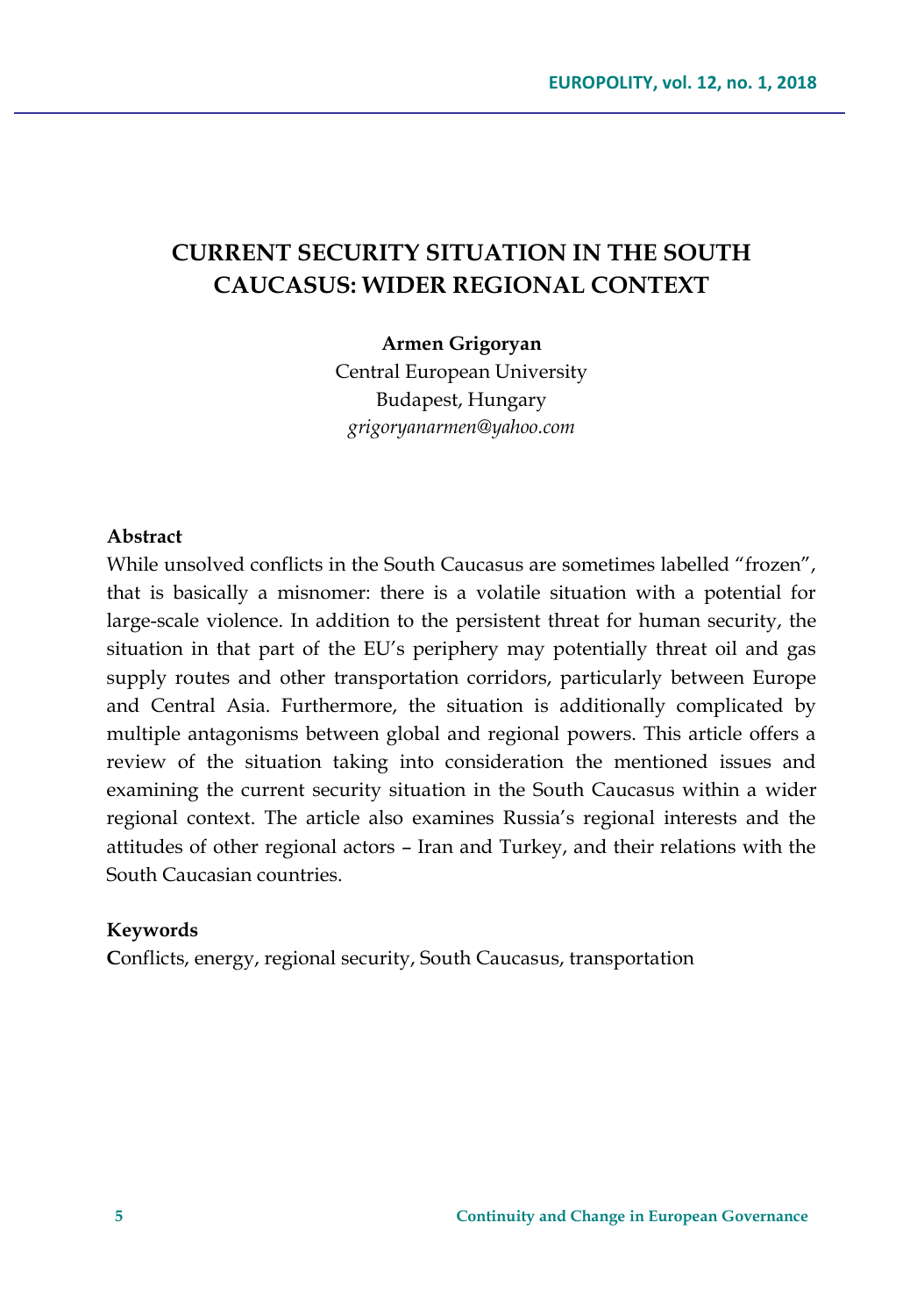# **1.THE SITUATION CONCERNING THE NAGORNO-KARABAKH CONFLICT**

Two so-called "four-day war" – the fighting between the Armenian forces in Nagorno-Karabakh and Azerbaijani army units between 2 April and 5 April 2016 – has been the largest incident on the line of contact since the cease-fire reached in 1994. Both sides used heavy weapons such as tanks and artillery. For the first time since the cease-fire, Azerbaijan used helicopters and multiple rocket launchers, as well as unmanned aerial vehicles (UAV).

The "four-day war" followed the pattern of the recent years' cease-fire violations, with a gradual increase in the power of used weapons. For several years, sniper fire was exchanged occasionally, despite international mediators' repeated calls to withdraw the snipers from the line of contact. Later on, machine-guns were used, and then, in 2015, artillery. Already then regional and foreign experts warned that the risk of a "war by accident" was increasing. Characteristically, Armenian and Azerbaijani experts, as well as several Western observers, were sceptical concerning the possibility to advance conflict resolution while Russia's regional influence remained strong, particularly considering that Russia was not only one of the mediators but also the main arms supplier to both sides, and, in the words of the director of the Yerevan-based Regional Security Centre, Richard Giragosian, "the main determinant of either deterrence or disaster" (Grigoryan 2015b).

Quite significantly, with the exception of Israeli-made UAVs, all other heavy weapons used by Azerbaijan during the "four-day war", including the helicopters and TOS-1A thermobaric multiple rocket launchers, had been supplied by Russia in the recent few years. Russian sources admitted that although Armenia had been able to buy weapons at discounted prices as a member of the Russia-led Collective Security Treaty Organisation (CSTO), parity was not the case since Azerbaijan's military spending had been about 20 times larger (Nikolsky and Ilyina 2016). Characteristically, immediately after the "fourday war" Russian Prime Minister Dmitry Medvedev said that Russia would continue supplying weapons to both Armenia and Azerbaijan, as weapons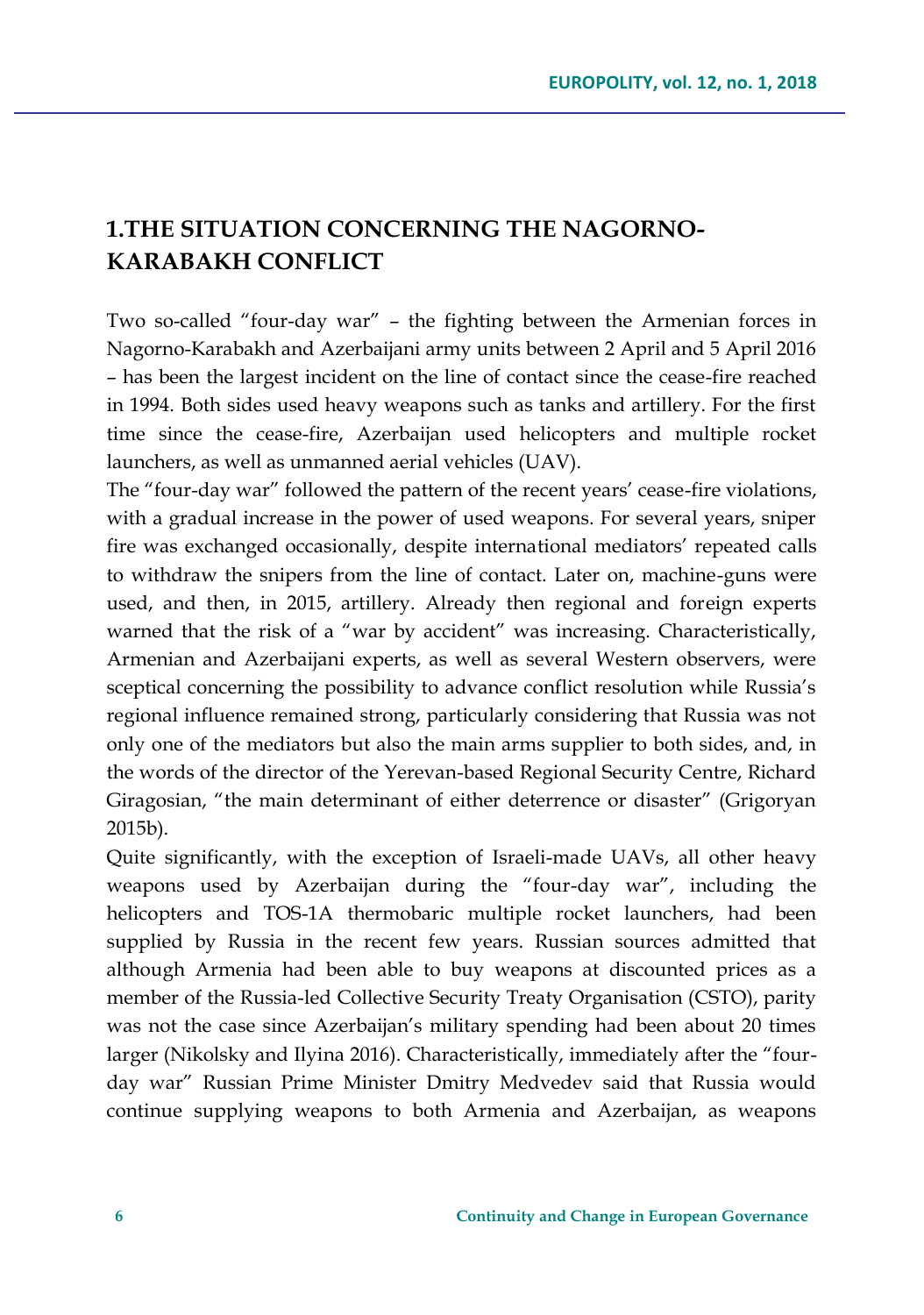"should only be used for deterrence", while supplies from other countries would result in a disbalance [\(RIA Novosti](http://ria.ru/world/20160409/1406122604.html) 2016).

Considering Russia's ambiguous role, known Azerbaijani expert Zaur Shiriyev, academy fellow with the Russia and Eurasia Programme at Chatham House, noted:

*"Azerbaijan's military offensive and its policies during the period of escalation may have been precipitated by a "gentlemen's agreement" between Baku and Moscow; or Russia could have given Azerbaijan a kind of "green light" for military action, as long as the latter refrained from pushing Armenia to question its strategic alliance with Moscow. Whether or not such an understanding was reached, clearly Baku did not cross Moscow's red line—i.e. April's military operation did not lead to a full-fledged war. At the same time, Russia benefits financially from this situation and so is taking a business-like approach. The Azerbaijani army's military offensive means that Baku will need to negotiate the purchase of replacement military equipment from Moscow in the future. At the same time, Yerevan is also requesting help to arm its military. This situation strengthens Russia's role in conflict management" (Shiriyev 2016).*

Observers from the Warsaw-based Centre for Eastern Studies also noted: "it is possible that Azerbaijan did not act alone, and that Russia may have at least been aware of Baku's intentions". Thus, Russia might have tried to strengthen its dominance in the region by imposing a resolution that only it could guarantee (primarily involving the introduction of Russian peacekeeping forces in the conflict zone). Therefore, they argued,

*"Moscow's attitude in the current conflict, which has at the very least been ambiguous, is revealed by facts like these: […] the stoking of tensions by the Russian media (including Sputnik Armenia and Azerbaijan, Lifenews.ru, etc.); the unexpected publication by Russian (and not Armenian or Azerbaijani) sources of reports of a ceasefire; and the emphasis on the bilateral nature of the ceasefire (i.e. between Azerbaijan and the so-called Republic of Nagorno-Karabakh). In addition, as Armenia's defence minister announced on 6 April, the ceasefire was reached during a meeting between the chiefs of staff of Azerbaijan and Armenia which took place in Moscow" (Jarosiewicz and Falkowski 2016).*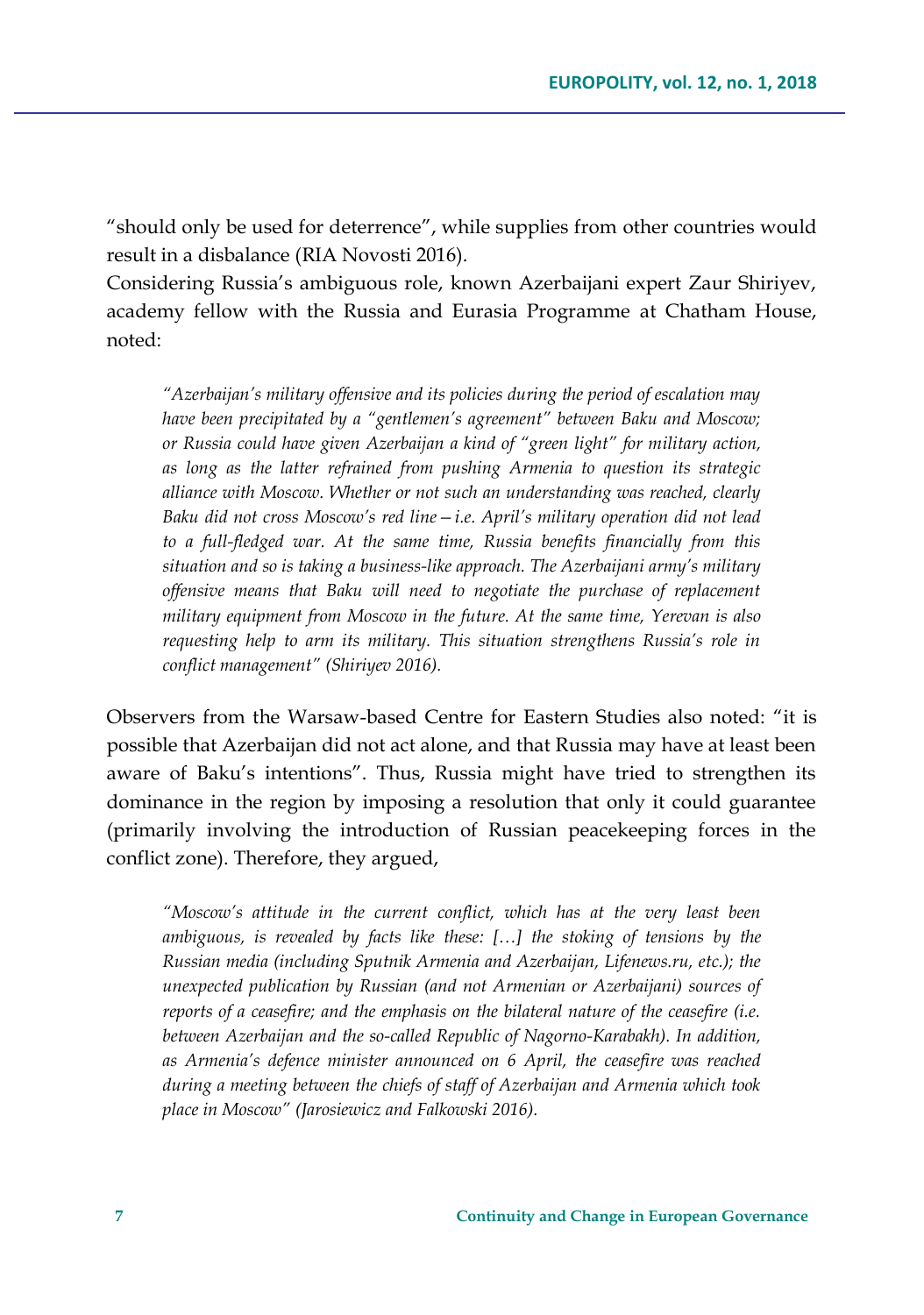At the South Caucasus Security Forum in April 2017 Giragosian argued that the "four-day war" had been a success for Azerbaijan, which had been capable to seize some tactically significant territory after years of frustration, while there had been a limited response by Armenia, which had had a lack of deterrence. Furthermore, he argued that while the hawks in Moscow could push for a possible deployment of Russian peacekeepers in Nagorno-Karabakh, all involved parties would not want that, as in that case "Russia is the only winner in Nagorno-Karabakh". He also expressed concern that next confrontation would likely be more serious, involving heavier weapons (Strategic Policy Institute 2017, 10–2). It has also been noted that if resumed, the conflict "carries significant risks of spreading, since it divides the three regional powers (Iran, Russia and Turkey)" (MacFarlane 2018, 143).

After the "four-day war", Armenia amended its military doctrine, stepping back from an obsolete Soviet-style "Static Defence" doctrine and adding a deterrence component opening the door to a pre-emptive strike in case an assault by the adversary is "imminent". At the same time, the rhetoric about using ballistic missiles to target Azerbaijan's hydrocarbon infrastructure is supposedly just a political tool of containment, and it is unlikely that the Armenian side would risk damaging the Azerbaijani portion of an energy network that is of increasing importance for Europe's energy security (Abrahamyan 2017).

Though sometimes labelled "frozen", the Nagorno-Karabakh conflict has cost hundreds of lives in the recent few years. It remains the most dangerous conflict in the Caucasus region. According to the Stockholm International Peace Research Institute, military expenditures continued growing in 2017, reaching 437 million US dollars in Armenia and 1.48 billion US dollars in Azerbaijan (SIPRI Military Expenditure Database 2018). This tendency will probably remain as mediation efforts by the OSCE Minsk Group co-chairs – France, Russia and the United States – are unlikely to bring about quick progress towards a negotiated resolution.

In addition to the rigid posture of the conflicting parties, the geopolitical component plays a significant role. On the one side, France and the United States lack the capacity to influence and persuade the conflicting sides. On the other side, although currently Russia is not interested in conflict escalation, perhaps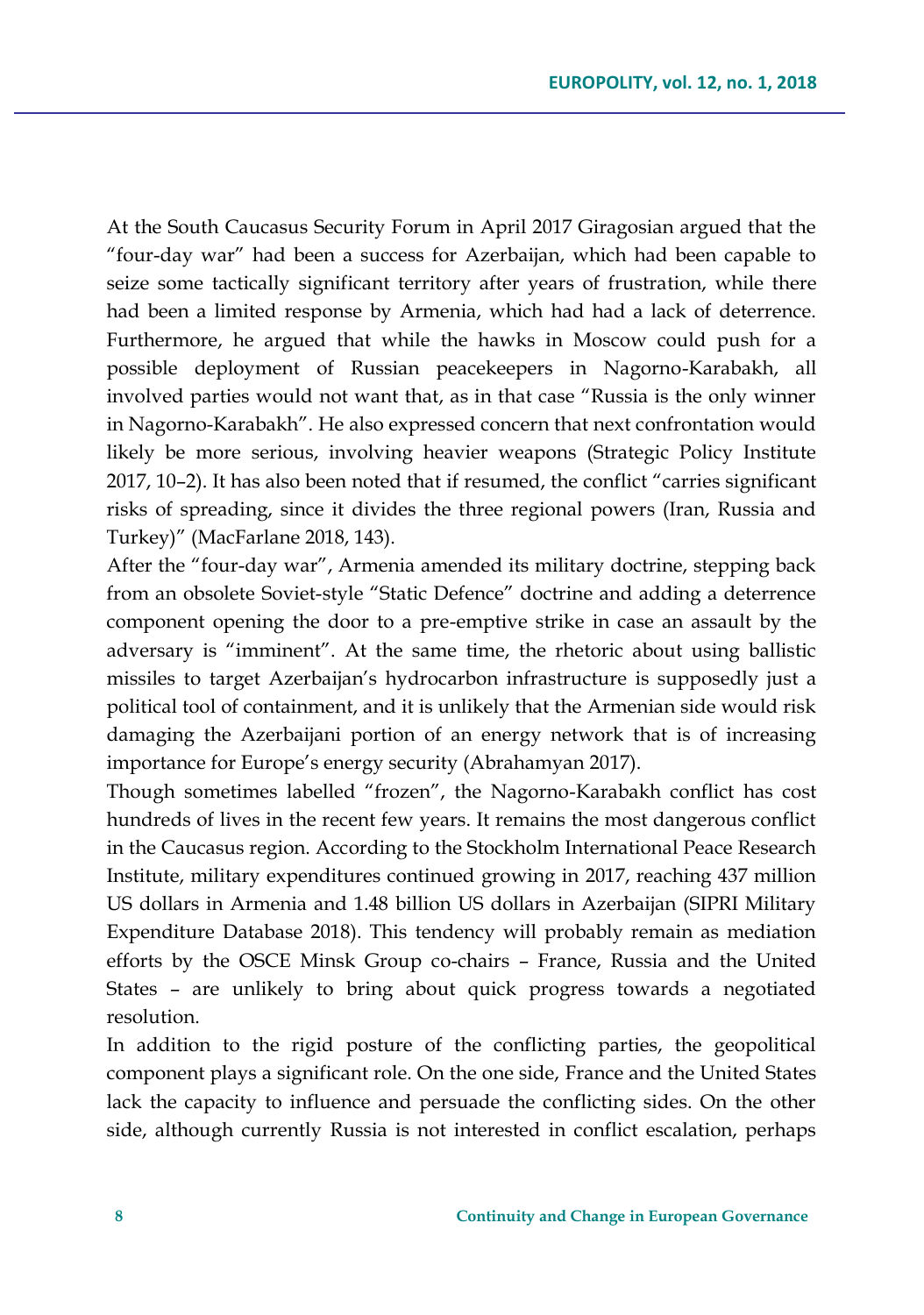because the OSCE Minsk Group is one of the few frameworks where there is a possibility of cooperation rather than confrontation with the West, Moscow is still not likely to act in favour of a final resolution unless it gets an opportunity to deploy its "peacekeeping" troops in order to have a stronger influence on both Armenia and Azerbaijan.

The negotiations were practically suspended few months ago, as the ruling regimes of both Armenia and Azerbaijan were preparing to reproduce themselves. While the presidential elections in Azerbaijan on 11 April 2018 predictably resulted in re-election of the incumbent president, Ilham Aliyev, in Armenia rather unexpected developments took place. The former president, Serzh Sargsyan, attempted to continue ruling as a prime minister after the end of his second presidential term. For that purpose, the constitution had been amended in 2015, transferring executive power from the president to the prime minister. However, a two-week civil disobedience campaign forced Sargsyan to resign (Grigoryan 2018). Protest leader Nikol Pashinyan, elected the new prime minister on 8 May, announced a shift in the policy vis-à-vis conflict resolution, making three points contrasting Sargsyan's former policy. First, he supported the current negotiations framework, yet stressed that as Armenia's prime minister he would solely represent Armenia, as only Nagorno-Karabakh leadership could speak on behalf of the non-recognised republic.<sup>1</sup> Second, Pashinyan declared that "unless Azerbaijan reverses its militaristic rhetoric, threatening to annex Yerevan, Sevan, Zangezur and Stepanakert" any dialogue with Baku on a potential consensus would be pointless. Third, he stated that "mutual concessions can be negotiated only if Azerbaijan gives a clear message that Baku is ready to recognize the right of the people of Artsakh<sup>2</sup> to self-determination" (Abrahamyan 2018). The basic principles for the settlement of the Nagorno-Karabakh conflict within the OSCE Minsk Group framework are based on the

 $\overline{\phantom{a}}$ 

<sup>1</sup> Originally, there was a trilateral format including the *de facto* authorities of Nagorno-Karabakh. Since 1998, only representatives of Armenia and Azerbaijan have been participating in the negotiations.

<sup>2</sup> Artsakh is the historical Armenian name of Karabakh, unilaterally adopted as the official name of state in 2017.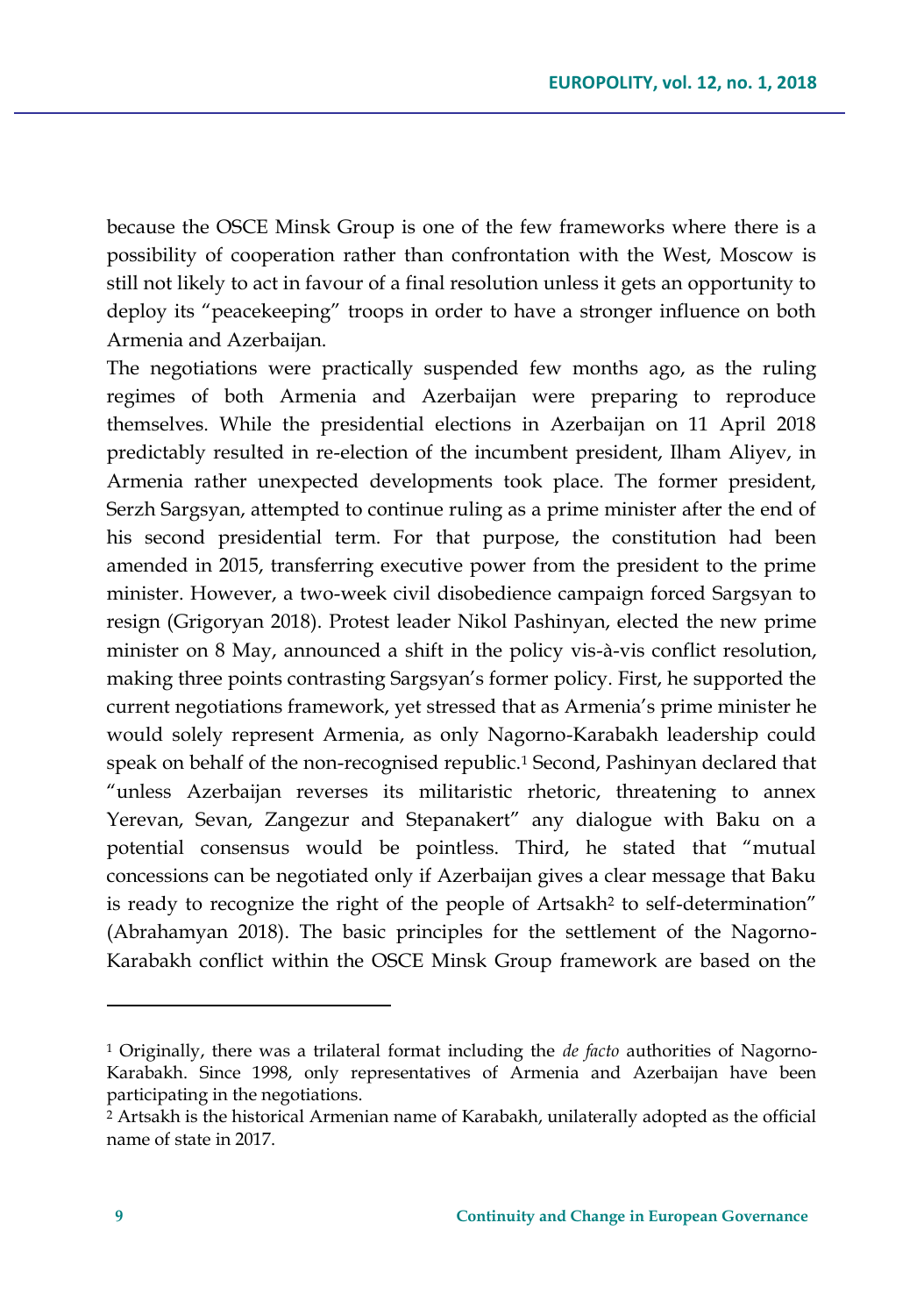Helsinki Final Act (1975) principles of non-use of force, territorial integrity, and the equal rights and self-determination of peoples.

# **2.THE SITUATION IN ABKHAZIA AND SOUTH OSSETIA AND RUSSO-GEORGIAN RELATIONS**

In near 10 years since the Russo-Georgian war and Russia's unilateral recognition of independence of the two breakaway territories, the situation, although less dramatic than on the line of contact in Nagorno-Karabakh, is also not quite "frozen". While full integration of Abkhazia and South Ossetia into Russia does not seem to be on the agenda, military cooperation with them has been increasing; since 2017, residents of South Ossetia may also be recruited into the Russian army (Duncan 2018, 249). The ongoing "borderisation", i.e., erecting borders between Russian-occupied territories and Georgia proper, remains a major source of tension. Russian border guards have been marking the administrative border of South Ossetia as a "state border", gradually moving south and dividing Georgian settlements with barbed wire, so residents are denied access to their arable land or other property, and often get arrested.

In July 2015, the Georgian authorities reported that as Russian border guards moved south by 300 metres, a 1.6 kilometre segment of the BP-operated Baku-Supsa pipeline remained under Russia's effective control, and only a 500 metres distance was left between the barbed wire and the main Georgian highway linking country's eastern and western parts (Bugajski and Assenova 2016, 336). Georgian Prime Minister, Giorgi Kvirikashvili, said in an interview in 2016 that there was no improvement, as "Russia never appreciates when you concede or make a step forward or compromise. They always take it for granted". He also insisted that his government had no intention to confront Russia militarily, yet the new borders would not last (Higgins 2016). The "borderisation" went on later as well, getting more villages divided (Agenda 2017). As recent as March 2018, tensions grew as a Georgian citizen, Archil Tatunashvili, died while he was in custody in South Ossetia, and the body was released to his family for a burial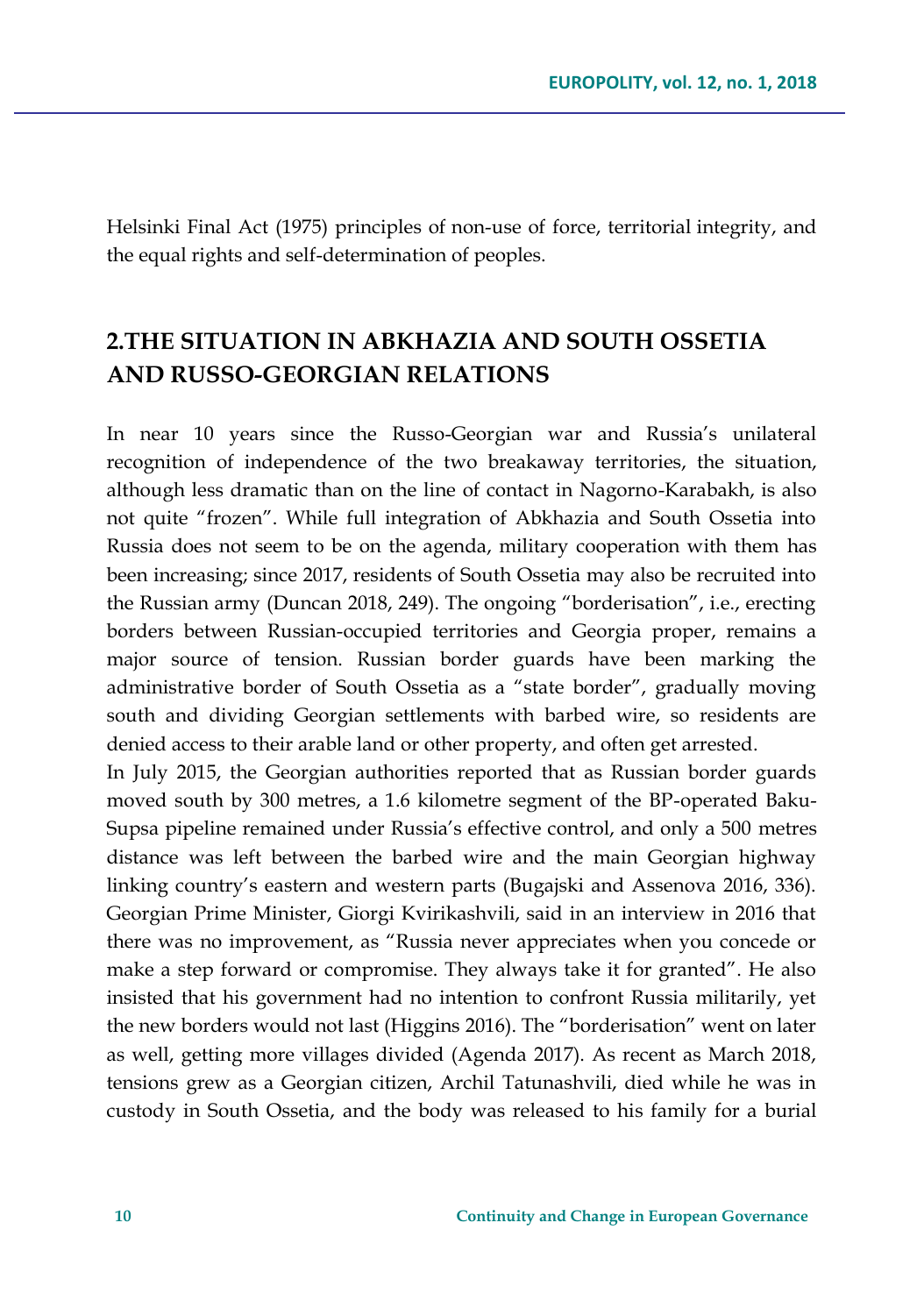only a month later. Following a medical examination, Georgia's Ministry of Interior concluded that Tatunashvili had been tortured and murdered (Rukhadze 2018).

Yet, in April the government of Georgia made public a new initiative called "A Step toward a Better Future". The plan is meant to encourage contacts, movement and relations between Georgia and the residents of Abkhazia and South Ossetia who would be able to transport locally produced goods to Georgia-controlled territories with status-neutral labelling and get funding for small business projects. Goods produced in Abkhazia and South Ossetia would also be approved for sales on the European Union market with Georgian certificates of origin. Furthermore, residents of Abkhazia and South Ossetia would be able to use banking, vehicle registration and other services, as well as attend Georgian educational institutions, without obtaining Georgian citizenship. However, the *de facto* authorities of both Abkhazia and South Ossetia refused the proposal (Menabde 2018b). At the same time, the government's proposal received strong domestic criticism: critics considered that it risked undermining the international status quo on non-recognition of the separatist regions (Rukhadze 2018).

In addition to the "borderisation", Russia has also been using different subversive methods. Russian official circles have managed to establish connections with some political parties in Georgia, particularly those promoting anti-Western sentiments. A number of non-governmental organisations not making their funding sources public have been established, including such umbrella organisations as the Eurasian Institute, which mainly focuses on analytical activities and organises conferences and workshops, and the Eurasian Choice, which, being a partner of the International Eurasian Movement led by Russia's Eurasianist ideologist, Alexander Dugin, mainly organises demonstrations and social activities (Grigoryan 2017, 145–6). According to a recent report on the risks to the country's security published by the State Security Service of Georgia, a "foreign state" has been organising an agent network inside Georgia with the purpose of influencing the decisions of the parliament, the government and other state institutions, provoking anti-Western attitudes, polarisation, destabilisation, and conflicts on ethnic and religious grounds.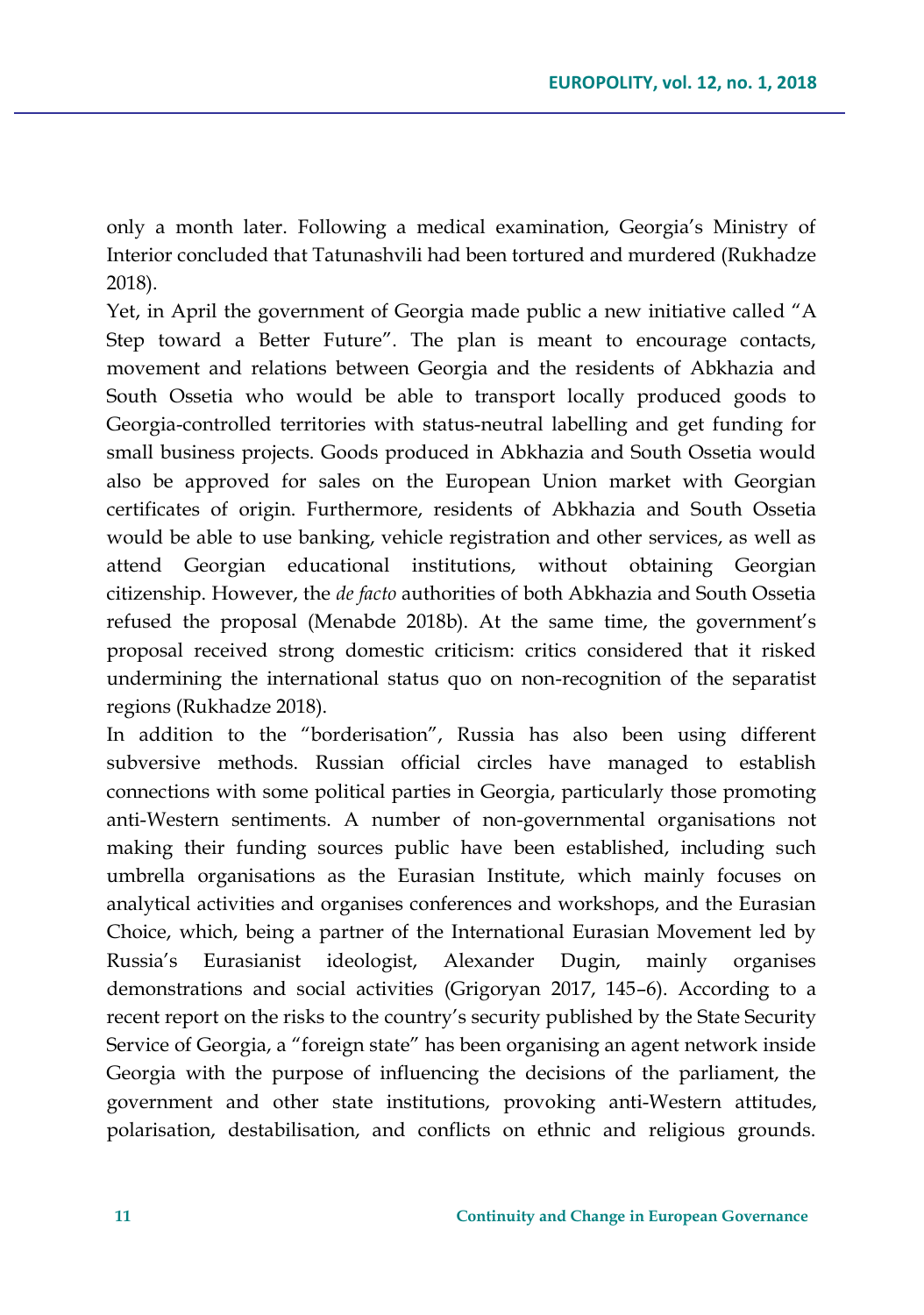Furthermore, foreign special services "are trying to disguise their activities as commercial, diplomatic, religious and humanitarian projects" (Menabde 2018a). Furthermore, the joint Russo-Armenian air defence, Russia's growing military presence on the occupied Georgian territories, as well as the militarisation in the Black Sea area in general, present additional threats. As noted by senior fellow of the Georgian Foundation for Strategic and International Studies, Shota Utiashvili, with air defence units covering almost entire Georgian airspace, Russia is using the Anti-Access/Area Denial (2A/AD) strategy, and its main goal is to deter Georgia's NATO membership (Strategic Policy Institute 2017, 10).

## **3.IRAN'S RELATIONS WITH ARMENIA AND AZERBAIJAN**

As noted previously, Iran's relations with Armenia and Azerbaijan, as well as Iran's approach towards the Nagorno-Karabakh conflict, refute the perception of some outside observers that the conflict had somehow been related to the religious difference between Christian Armenians and Shiite Muslim Azerbaijanis (Grigoryan 2016b, 226). MacFarlane notes that the South Caucasus is a useful place to test the proposition that regional security challenges in the region might be explained in terms of civilisational rivalry: the consistent propensity of the regional states to align across civilisational lines (Azerbaijan-Georgia-Turkey, Armenia-Iran, etc.) suggests that is not a promising line of enquiry (MacFarlane 2018, 146). Since the 1990s, Iran's relations with Armenia reinforced Tehran's role of a regional actor in the South Caucasus.

On the other side, Azerbaijan, despite having a shared culture, was largely perceived as a threat towards Iran's national security because of the large ethnic Azerbaijani population in the north-western part of Iran, and in turn, Azerbaijan perceived Iran's attitude vis-à-vis the Nagorno-Karabakh conflict as pro-Armenian; that resulted in some anti-Iranian sentiments in Azerbaijan (Gafarlı, Anapiosyan, Chapichadze and Öztarsu 2016, 55). Iran has also been concerned by Azerbaijan's cooperation with Israel, including weapon supplies and, allegedly, allowing Israel to run intelligence operations from Azerbaijan's territory, while Azerbaijan used to accuse Iran of attempts to promote its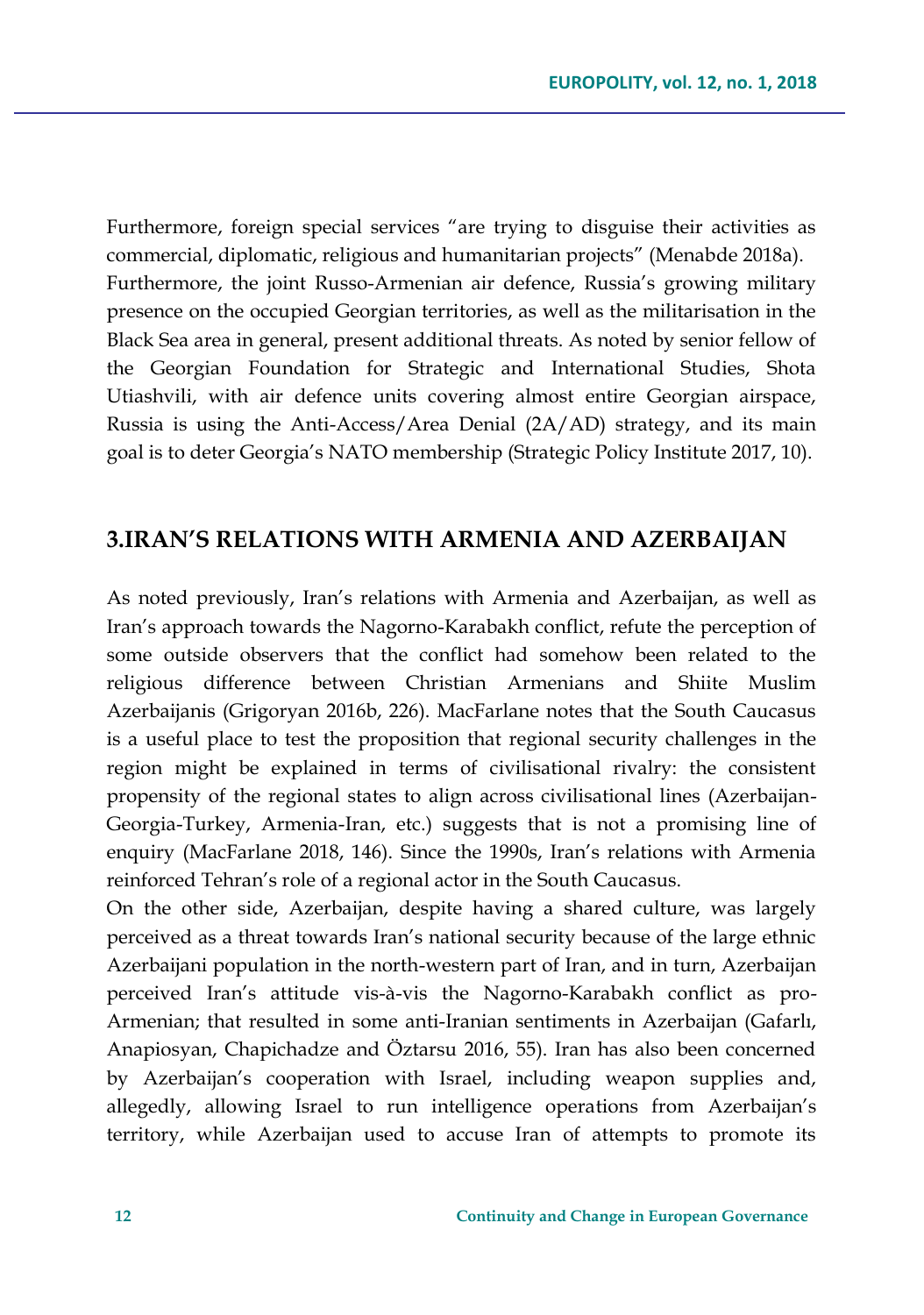fundamentalist approach to Islam. Besides, there were disputes between the two countries concerning Iranian military presence in the Caspian Sea and ownership of some offshore oilfields (Grigoryan 2016b, 227). Geybulla notes that Iran's relations with Azerbaijan improved with the election of President Hassan Rouhani in 2013. Yet, Iran, with its estimated gas reserves 30 times greater than Azerbaijan's and large proven oil reserves, remains a serious challenge for Baku as a potential regional energy player: "The possibility of Iran joining Europe's energy diversification plans and playing a key role in keeping oil prices low is a further source of grievance to Azerbaijan" (Geybulla 2018, 107).

Armenia's relations with Iran have been negatively influenced by Yerevan's tendency to yield to Russian pressure and limit participation in international projects whenever those would contradict Russia's interests. Back in 2005, the Armenian government rejected a proposal to build a pipeline for transit of natural gas from Iran to Europe via Georgia and Ukraine. Prime Minister Andranik Margaryan bluntly declared that the government could not neglect Russia's interests. So, instead of the initially planned 1400 millimetres, the diameter of the Iran-Armenia pipeline was reduced to 700 millimetres, reducing the capacity fourfold. Moreover, as the construction was completed in 2007, Armenia disappointed the Iranian partners by selling its share to Russia. Now only about 35 percent of the pipeline's capacity is used: limited quantities of gas are supplied by Iran in exchange for electricity produced by Armenia's thermal power plants. Gas for internal consumption in Armenia is supplied by Russia's Gazprom, and while Iranian officials made several suggestions that Iran could offer cheaper gas than Russia, their Armenian counterparts turned a deaf ear (Grigoryan 2016b, 226).

After the Iran nuclear deal, Tehran kept proposing to finance the construction of a new pipeline. According to Iranian news agencies' reports, President Rouhani told his Armenian counterpart Serzh Sargsyan in 2016: "we need to spare no effort in connecting the Persian Gulf to the Black Sea". Yet, even despite an offer to fully finance the pipeline construction no progress could be achieved. At the same time, the Armenian government proposed building a railway yet was not capable to attract investors while the estimated cost of construction exceeded 3 billion US dollars (Grigoryan 2016a).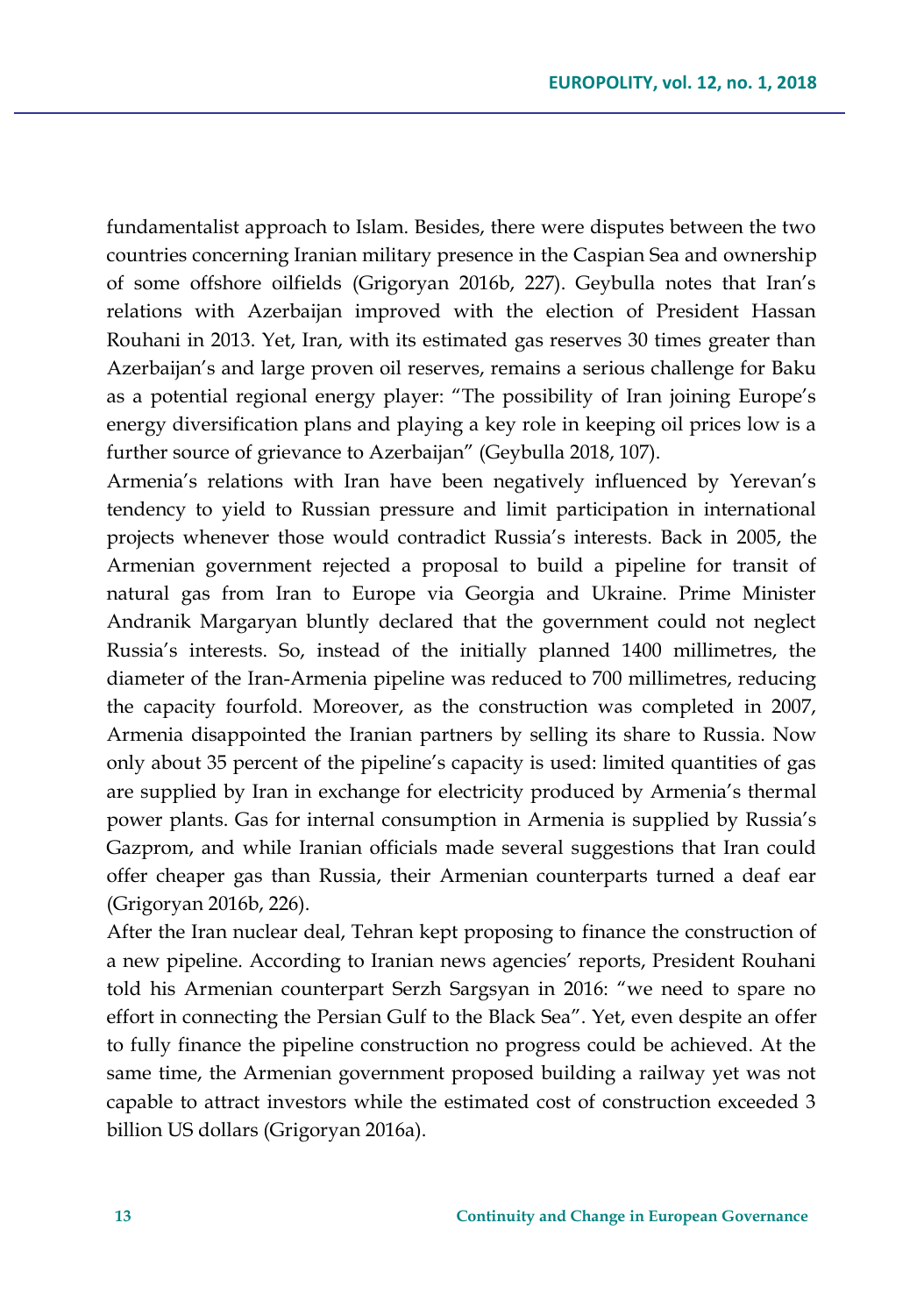In December 2017 Armenia opened a free economic zone in Meghri, a city near the Iranian border, aiming to become a broker between Iran and the Eurasian Economic Union (EEU). The EEU and Iran signed a free trade agreement abolishing customs duties for Iran's trade with EEU members on 17 May 2018 for a three-year term, and there were some hopes that it might boost mutual trade (Jardine 2018b).

However, although there is potentially a possibility to reduce consumer prices of Iranian goods sold in Armenia, the idea of becoming a "bridge between Iran and the EEU", which has been recurrent in the Armenian political discourse for several years, is hardly realisable. The absence of convenient means of transportation makes the prospects of growth in that field rather dubious. There is no railway link between Armenia and Iran, and the Abkhazian segment of the Georgian railway cannot be used, so there is no connection to Russia. In turn, the automobile road connecting Armenia to Russia cannot be used in the winter as its section between Georgia and Russia becomes impassable because of the weather conditions. Although Georgia and Russia in 2017 signed an agreement to open "trade corridors" – roads connecting the two countries via Abkhazia and South Ossetia, there is little prospect for its implementation. As noted by Kornely Kakachia, director of the Georgian Institute of Politics, "it won't help Armenia's plans for a transit corridor without major concessions from Moscow on the status of the breakaway regions" (Jardine 2018a). Any such concession seems hardly possible in a short-term perspective.

Meanwhile, in January 2018 Azerbaijan and Iran agreed to build a 205-kilometer railway from Rasht to the Azerbaijani border, and the network may be fully ready by summer. Besides, transportation between Iran and EEU members Kazakhstan and Russia is also possible by the Caspian Sea. So, while Armenia may have lost some more feasible opportunities, the potential for transit between Iran and Russia via Armenia is insignificant.

Furthermore, Azerbaijan and Iran have made a decisive step towards resolution of a prolonged dispute concerning ownership of some offshore oilfields in the Caspian Sea. As part of that dispute, back in 2001 Iranian gunboats and aircraft threatened Azerbaijani ships surveying some of the contested areas; as a result, BP suspended some of its operations. On 28 March 2018, during President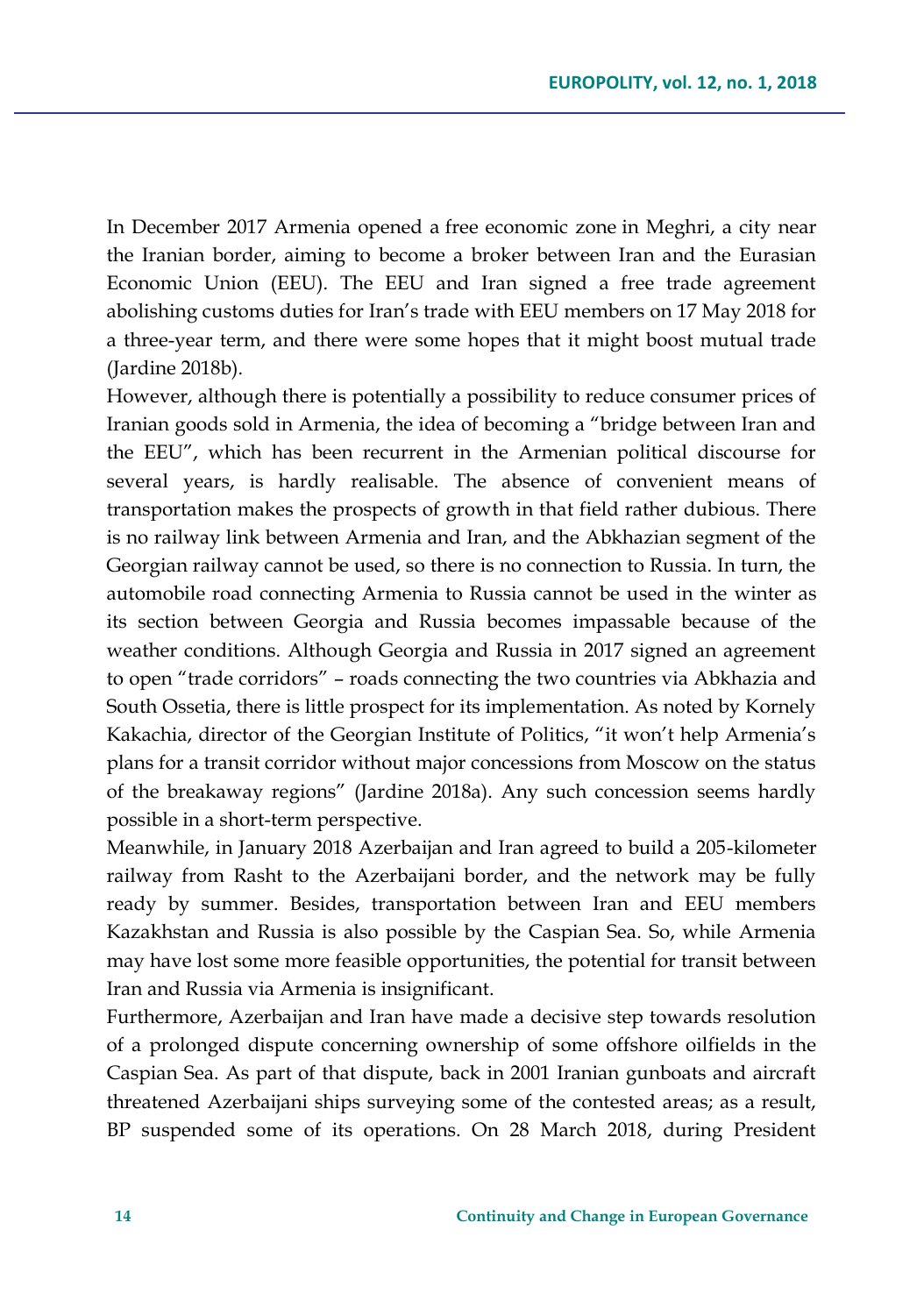Rouhani's official visit to Baku, a memorandum of understanding on joint development of offshore hydrocarbon fields in the Caspian Sea was signed (Rahimov 2018). Shortly before that, Baku hosted the first official ministerial meeting of a new regional format, encompassing Azerbaijan, Georgia, Iran and Turkey, aiming to enhance cooperation among the four neighbouring states, particularly in the security sphere. The new regional format is to amend the trilateral political and economic cooperation between Azerbaijan, Georgia and Turkey (Shahbazov 2018).

## **4.TURKEY'S ROLE IN THE SOUTH CAUCASUS**

Turkey has been Georgia's largest trade partner and a major investor, and one of Azerbaijan's principal trade partners. The three countries closely cooperate in the security, trade, transportation and energy spheres. In addition to the already functioning pipelines, the Trans-Anatolian Natural Gas Pipeline (TANAP) started operation on 12 June. Its annual capacity is 16 billion cubic meters (bcm), from which Turkey will use 6 bcm, reducing the share of Russian gas accordingly, and 10 bcm will be delivered to Europe. It is planned to use additional investments to increase the capacity to 31 bcm per annum (Daily Sabah 2018). The railway corridor between the three countries has gradually been increasing its share in international trade, allowing cargo deliveries between Europe and China, with railway wagons being transported by ferries between Azerbaijan and Kazakhstan.

Despite the absence of diplomatic relations and closed border, Turkey's share in Armenia's foreign trade has been growing with the use of the Georgian transit route. Turkey was Armenia's eighth largest trade partner in 2015 and sixth largest in 2016, the top five being Russia, the EU, China, Georgia and Iran (Statistical Yearbook of Armenia 2017, 477–9).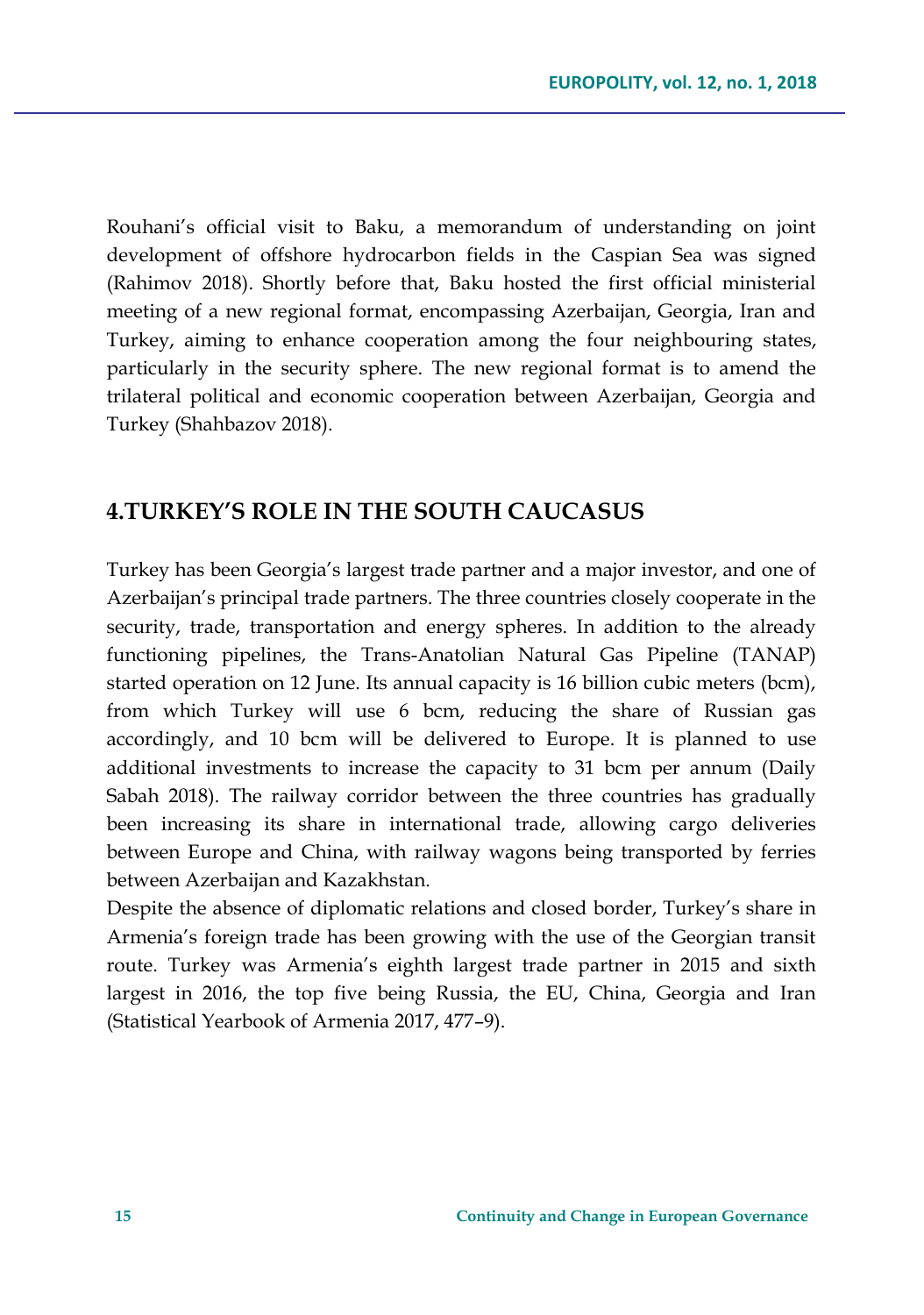#### 4.1.The current stage of Armenian-Turkish relations

The process of ratification of the Armenian-Turkish protocols signed in October 2009 was suspended by Armenia's President Serzh Sargsyan in 2015, and the protocols were declared null and void on 1 March 2018, few weeks before the end of Sargsyan's presidential term. As a matter of fact, the ratification had already been postponed indefinitely years before the formal suspension, as Turkey's then Prime Minister Recep Tayyip Erdoğan declared that opening of the border and establishing diplomatic relations with Armenia would depend on Armenia's agreement with Azerbaijan over Nagorno-Karabakh. Such a change of approach was the result of Azerbaijan's harsh reaction to the Armenian-Turkish protocols and the so-called "football diplomacy" which had preceded them.

Perhaps paradoxically, Russian intelligence was Azerbaijan's source of detailed information about the substance of negotiations between Ankara and Yerevan. Particularly, it informed Baku that progress on Nagorno-Karabakh had not been included in the draft protocols as a precondition for rapprochement (Shiriyev and Davies 2013, 190). As a result, Azerbaijan made a strong effort to mobilise support among Turkish politicians and media, and then signed an agreement with Russia's Gazprom to sell 500 million cubic meters of gas yearly, starting in 2010. Thus, Azerbaijan used active lobbying and its "trump card" – the gas supply issue – to make clear: "either Turkey ensured that Baku's demands were met in its negotiations with Armenia, or else Azerbaijan would continue to court Russia and send its Caspian energy supplies elsewhere. The threat and indeed concrete action suggested significant political and economic sanctions in punishment for Turkey's policy shift" (Shiriyev and Davies 2013, 193–4).

Soon after the suspension of the protocols by Sargsyan in 2015, Suat Kınıklıoğlu, who at the time of signing of the protocols had been a member of the executive board of Erdoğan's Justice and Development Party (AKP) and the spokesman of the foreign affairs committee in the Turkish parliament, reconfirmed that Russia had disclosed the protocols to Azerbaijan and argued that a normalisation of relations had been made impossible by linking it to the Nagorno-Karabakh issue. Kınıklıoğlu challenged the assertions of some Turkish and Western analysts that the closed border could persuade Armenia to make concessions while opening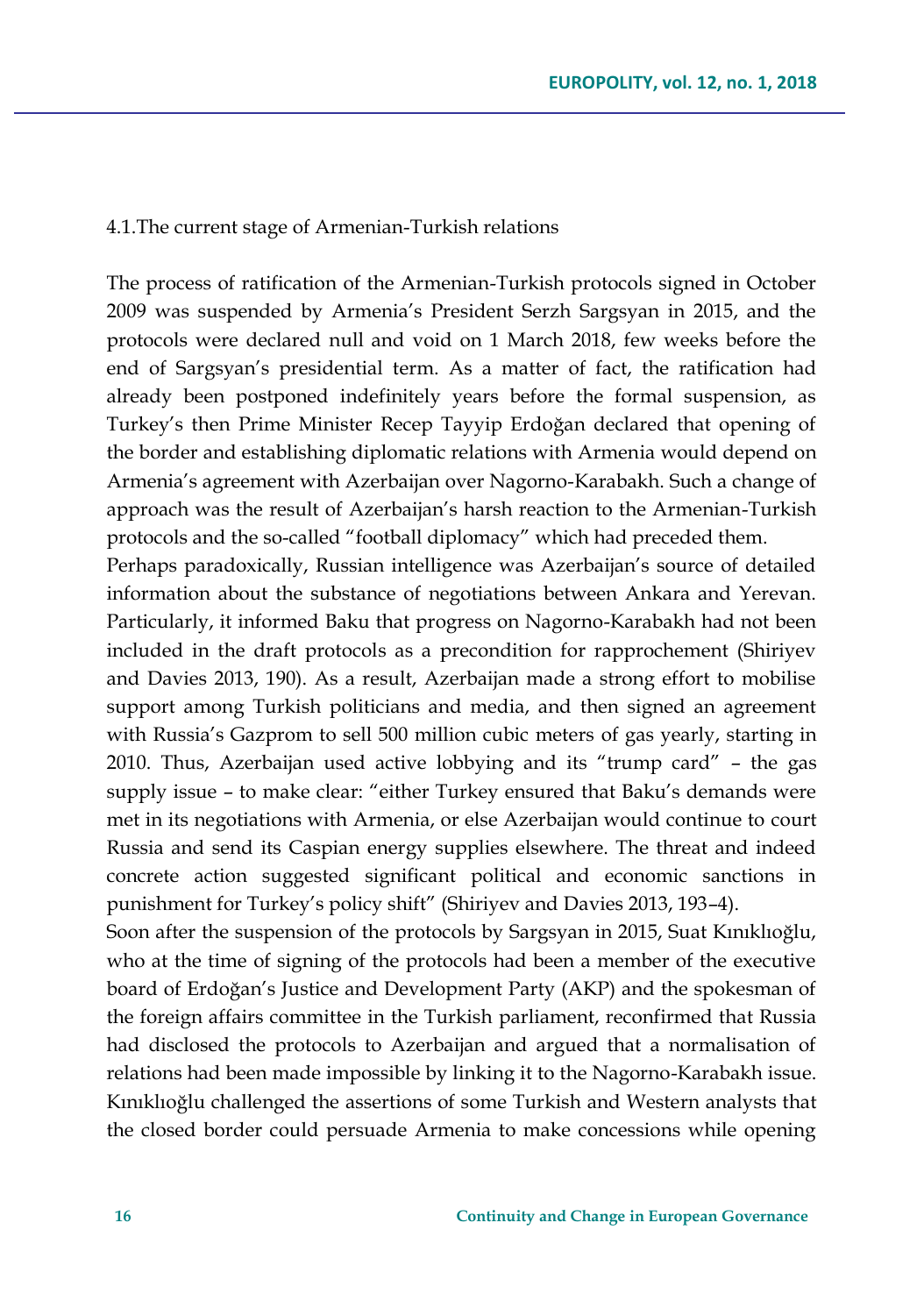the border would decrease Yerevan's motivation in the peace process. He considered that if the border had been opened, "the South Caucasus would have been a much safer region" (Grigoryan 2015a).

Russia's eagerness to provide critical information about the confidential Armenian-Turkish negotiations to Azerbaijan does not seem that paradoxical as the outcomes are considered. The failure to normalise the Armenian-Turkish relations helped to advance Russia's goals. Already in 2010 Russia persuaded Armenia to extend the deployment of its 102nd military base in Gyumri until 2044. Then, in 2013, Russia's security guarantees vis-à-vis Azerbaijan and Turkey became an excuse for persuading Armenia to abandon the Association Agreement with the European Union and to join the Customs Union (the predecessor of the Eurasian Economic Union). Simultaneously, since 2010, Russia started selling offensive weapons worth billions of dollars to Azerbaijan, thereby further reducing Armenia's possibilities for manoeuvre (Grigoryan 2015a).

Armenia and Turkey may supposedly again seek a normalisation of the bilateral relations, although a new round of negotiations would be required. Following the recent government change in Armenia, new Prime Minister Nikol Pashinyan told about readiness to establish diplomatic relations with Turkey: "Turkey is putting forward preconditions. This demand is illogical because it is illogical to put forward conditions related to a third country in order to establish relations with any country. We do not change our position and we are ready to establish relations without conditions. At the same time, we remain committed to international recognition of the Armenian genocide". In response, Turkish Prime Minister Binali Yıldırım said: "If Armenia gives up its hostile attitude, which it has shown for years against Turkey, if gives up its wrong attitude against Turkey's territorial integrity and borders, if wants to opens [sic] a new page then we will respond accordingly after looking at the details" (Hürriyet Daily News 2018). It still seems hardly possible to achieve a normalisation without a substantial breakthrough in the Nagorno-Karabakh conflict resolution process.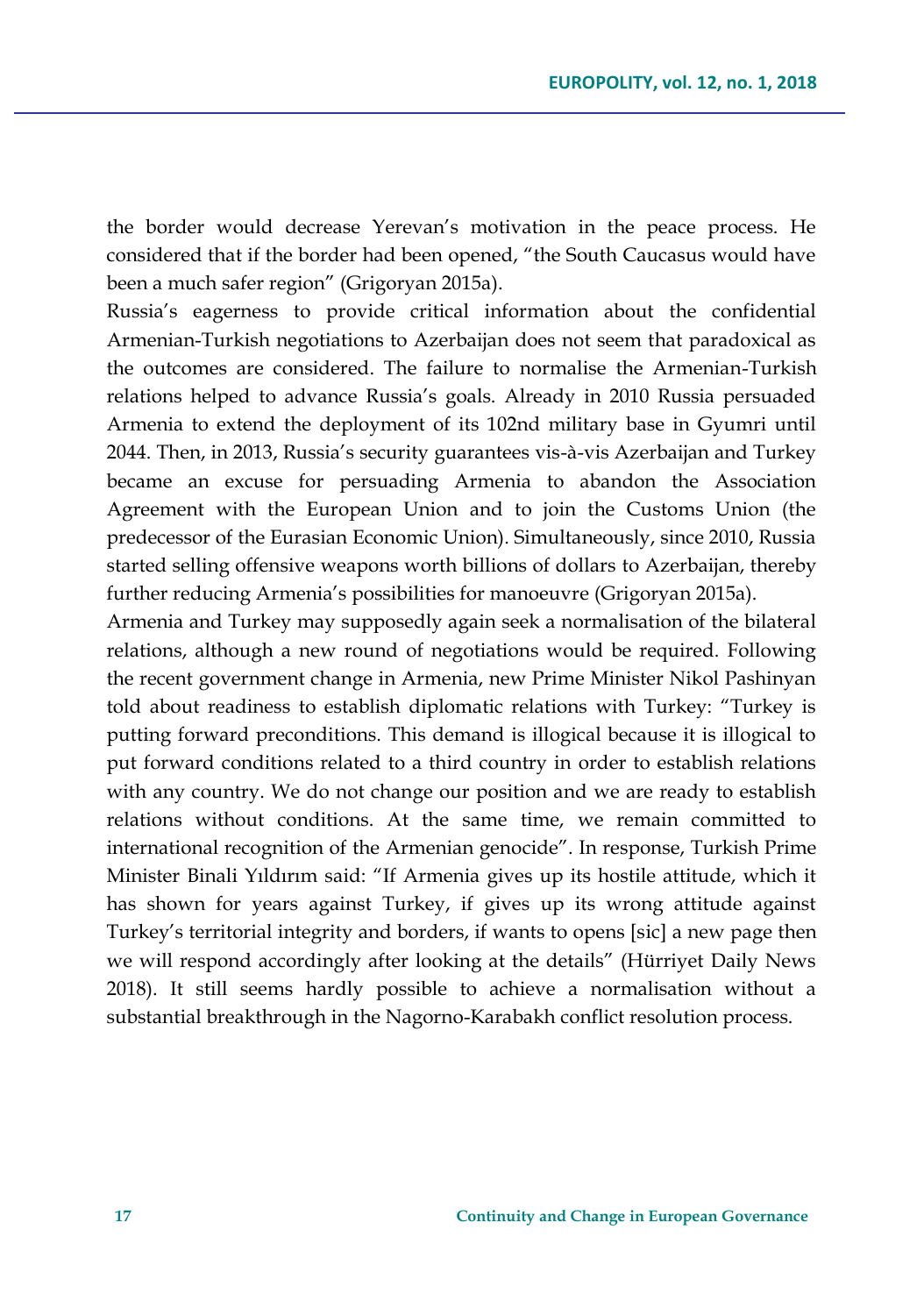## **5.CONCLUSIONS**

In a short-term perspective, the situation in the South Caucasus will likely remain unstable. In addition to the mentioned conflicts, many other factors influence the situation in the region and its neighbourhood: Iranian and Russian military engagement in Syria, with possibilities of collision with Israeli or Western forces; the U.S. withdrawal from the Iran nuclear deal and Tehran's possible reaction, as well as the dispute between the U.S. and the EU concerning the issue; the U.S. sanctions against Russia, which may at some point affect Armenia's or Azerbaijan's political and military cooperation with Moscow; possibility of further escalation in the east of Ukraine and other possible reasons for further deterioration of Russia's relations with the West; several aspects of Russo-Turkish relations; and so forth.

The EU lacks influence on the conflicting parties and therefore has limited opportunities to advance conflict resolution more directly. However, it has a vital interest in regional stability and has some tools that may be further developed. It is possible to strengthen the Comprehensive Institution Building programme and increase support, particularly within the Eastern Partnership framework, for countries achieving demonstrable governance reforms and progress regarding human rights and respect for the rule of law, thereby contributing to stabilisation and dialogue. Offering programmes of cooperation tailored to the needs and choices of each partner in the neighbourhood and involving the partners in the designing of projects of cooperation as owners of the process seems a feasible policy.

At the same time, while it is explicable that pragmatic interests will sometimes prevail over values, partner states' political elites should not be rewarded for their costly and often destabilising pursuit of self-interest. It has been noted: "The European norms are often taken over formally while in reality all the substantial reforms remain imitated by the pseudo-European elites. In this process, a part of the responsibility is certainly borne by the European institutions that are responsible for monitoring the progress made by such countries but often, due to the geopolitical stakes, the 'sins' are forgiven in exchange for displaying a pro-European attitude. This situation undoubtedly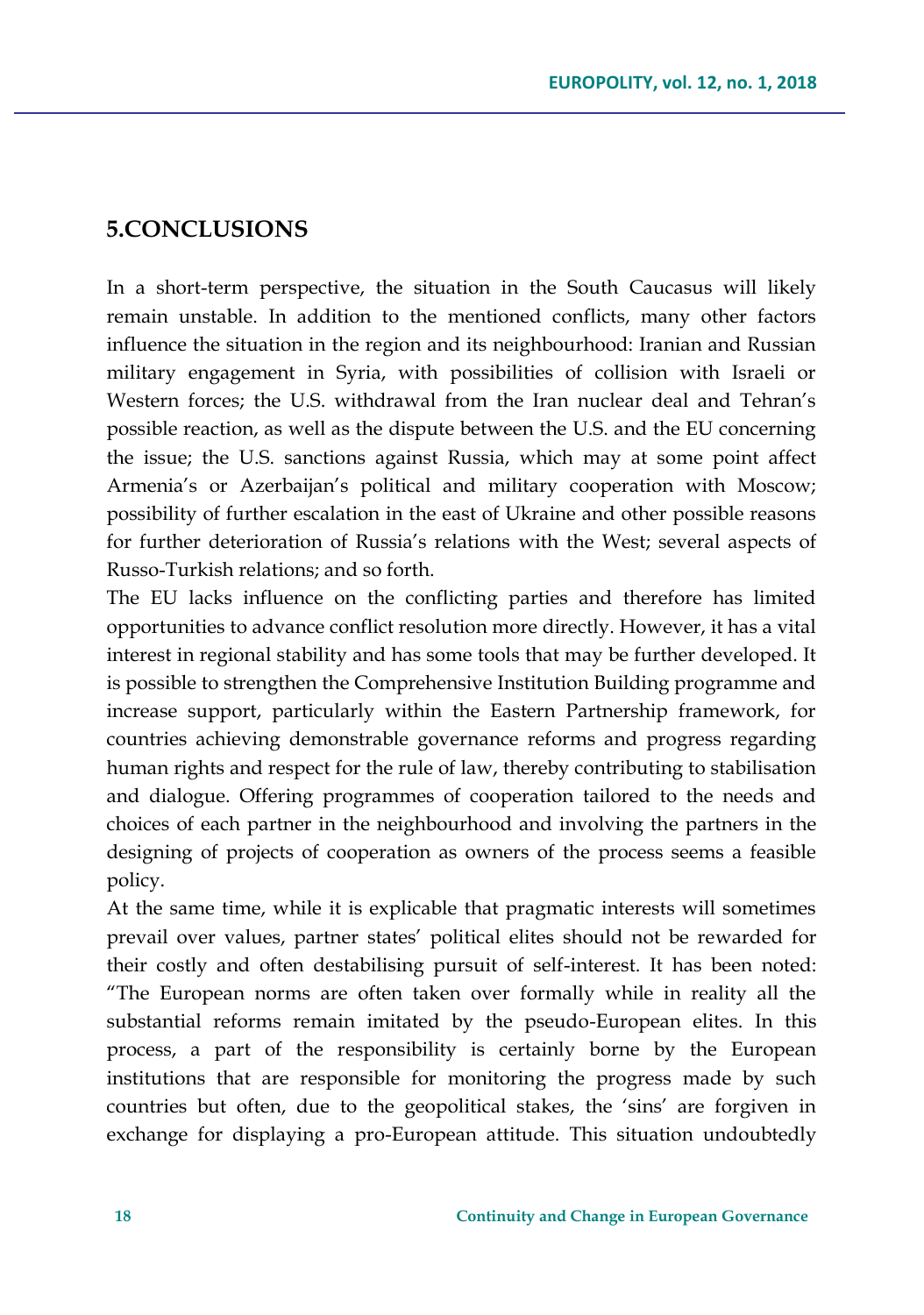corrupts the entire image of the EU and of its normative values" (Scrinic 2014, 228). Such a situation could particularly be observed in the case of EU-Armenia relations during the previous government's tenure in Yerevan, and it disappointed many of the citizens who noticed some approaches based on double standards.

To sum up, there is a potential for achieving a better balance between values and pragmatism, thereby strengthening the EU as an international actor capable to better deal with challenges in the neighbourhood and beyond. Contributing to peace, stability, democracy, good governance and strengthening of the rule of law in the South Caucasus countries is a win-win programme of action, and while it may require some additional financial investment in a short term, longer-term benefits would be worth it. A stable and secure South Caucasus would contribute more to the EU's energy security and international trade, increasing the demand for EU-based companies' goods and services. Sustainable stability and improved governance could also help to attract more investments and advance economic development in the region, reducing the need for direct financial assistance in a longer term.

## **REFERENCES**

 Abrahamyan, Eduard. 2017. "Armenia Amends New Military Doctrine in Standoff with Azerbaijan over Karabakh". *Eurasia Daily Monitor*, Vol. 14 issue 127, October 11, 2017. https://jamestown.org/program/armenia-adopts-newmilitary-doctrine-standoff-azerbaijan-karabakh/.

 Abrahamyan, Eduard. 2018. "Pashinyan Stiffens Armenia's Posture toward Karabakh". *Eurasia Daily Monitor*, Vol. 15 issue 72, May 10, 2018. https://jamestown.org/program/pashinyan-stiffens-armenias-posture-towardkarabakh/.

 Agenda. 2017. "Creeping Occupation: Russia Advances 10 Hectares into Georgian Territory". Accessed May 14, 2018. http://agenda.ge/news/82746/eng.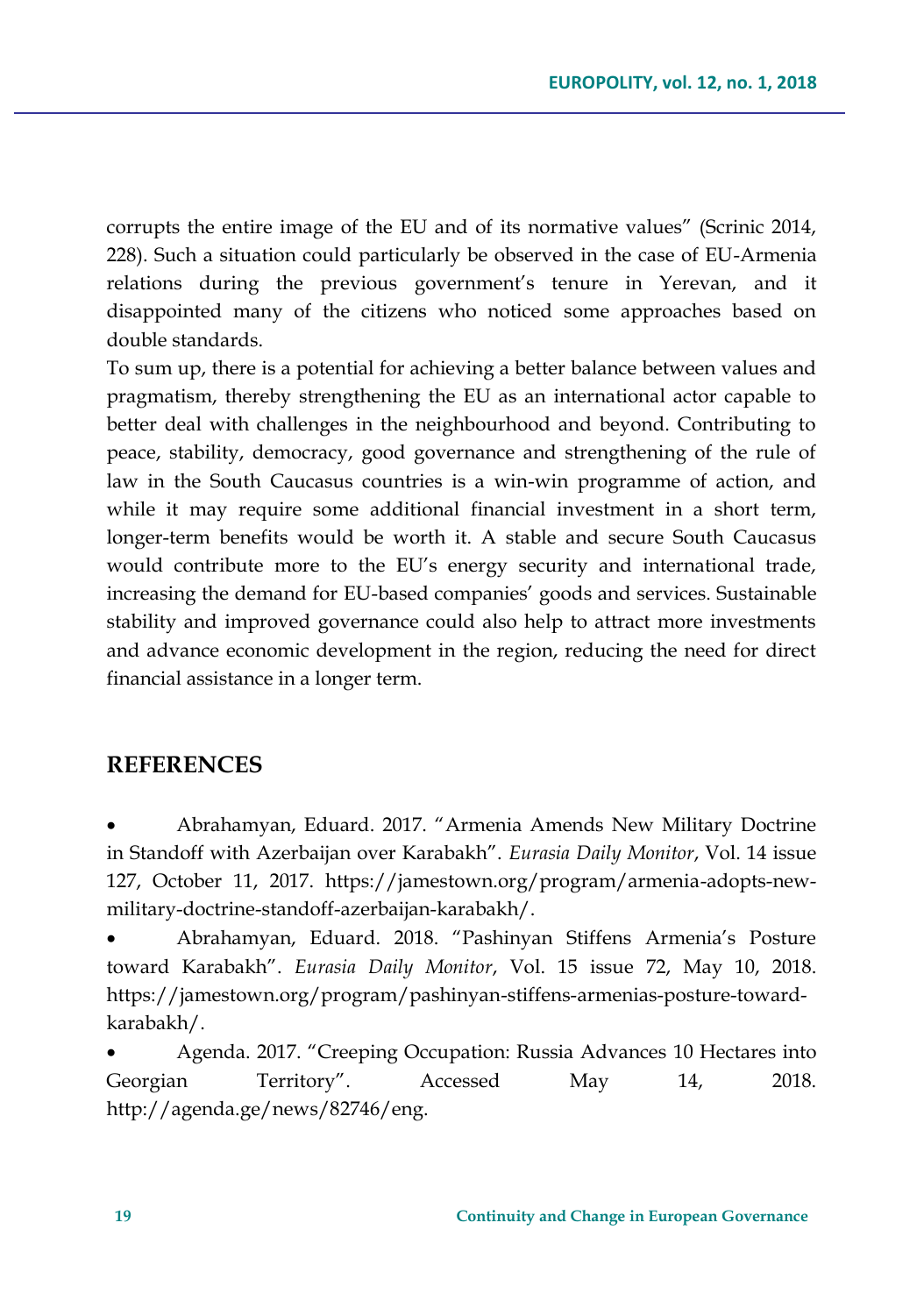Bugajski, Janusz, and Margarita Assenova. 2016. *Eurasian Disunion: Russia's Vulnerable Flanks*. Washington, D.C.: The Jamestown Foundation.

 Daily Sabah. 2018. "Poised to Boost Europe's Supply Security, TANAP to Start First Gas Delivery June 12". *Daily Sabah*, May 11, 2018. https://www.dailysabah.com/energy/2018/05/11/poised-to-boost-europessupply-security-tanap-to-start-first-gas-delivery-june-12.

 Duncan, Peter J. S. 2018. "Russia and the South Caucasus". In *The South Caucasus – Security, Energy and Europeanization*, edited by Meliha B. Altunisik and Oktay F. Tanrisever, 235–52. London and New York: Routledge.

 Gafarlı, Orhan, Arevik Anapiosyan, Khatuna Chapichadze and Mehmet Fatih Öztarsu. 2016. "The Role of Global and Regional Actors in the South Caucasus". *Caucasus Edition – Journal of Conflict Transformation* July 2016: 35–70.

 Geybulla, Arzu. 2018. "The Third Powers and Azerbaijan". In *Chaillot Paper 144: Third Powers in Europe's East*, edited by Nicu Popescu and Stanislav Secrieru, 101–10. Paris: European Union Institute for Security Studies.

 Grigoryan, Armen. 2015a. "Turkey-Armenia Relations after Turkey's Elections". *Central Asia - Caucasus Analyst*, Vol. 17 issue 11, June 10, 2015. http://www.cacianalyst.org/publications/analytical-articles/item/13225 turkey-armenia-relations-after-turkey's-elections.html.

 Grigoryan, Armen. 2015b. "Moscow Frustrates Attempts to Resolve Karabakh Conflict, and Curtails Yerevan's Foreign Policy Options". *Eurasia Daily Monitor*, Vol. 12 issue 200, November 4, 2015. https://jamestown.org/program/moscow-frustrates-attempts-to-resolvekarabakh-conflict-and-curtails-yerevans-foreign-policy-options/.

 Grigoryan, Armen. 2016a. "Russian Factor Remains Critical for Armenia's Regional Projects". *Eurasia Daily Monitor*, Vol. 13 issue 41, March 1, 2016. https://jamestown.org/program/russian-factor-remains-critical-forarmenias-regional-projects/.

 Grigoryan, Armen. 2016b. "The Nagorno-Karabakh Conflict and Regional Security: The Implicit Interests of Regional Players". In *Panorama of Global Security Environment 2015-2016*, edited by Peter Bátor and Róbert Ondrejcsák, 221–9. Bratislava: Strategic Policy Institute.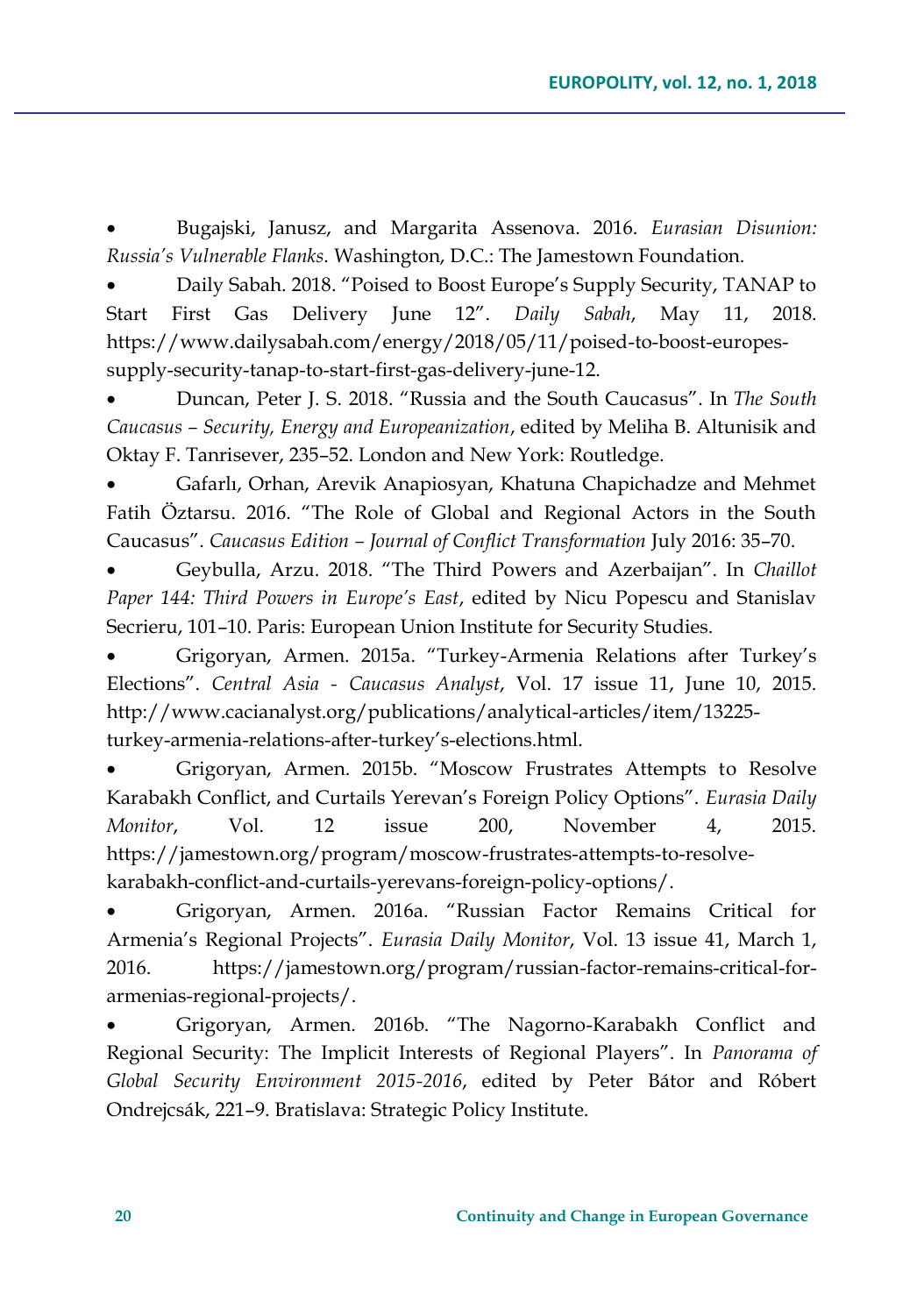Grigoryan, Armen. 2017. "Russia's Intervention in the Post-Soviet Countries: Eurasianist Ideology as a Justification". In *Russia and the Former Soviet Space: Instrumentalizing Security, Legitimizing Intervention*, edited by Vasile Rotaru and Miruna Troncotă, 124–53. Newcastle upon Tyne: Cambridge Scholars Publishing.

 Grigoryan, Armen. 2018. "Armenia's Prime Minister Resigns amid Extensive Protests". *Central Asia - Caucasus Analyst*, May 2, 2018. http://cacianalyst.org/publications/analytical-articles/item/13511-armeniasprime-minister-resigns-amid-extensive-protests.html.

 Higgins, Andrew. 2016. "In Russia's 'Frozen Zone,' a Creeping Border with Georgia". *The New York Times*, October 23, 2016. https://www.nytimes.com/2016/10/24/world/europe/in-russias-frozen-zonea-creeping-border-with-georgia.html.

 Hürriyet Daily News. 2018. "Turkey Will Respond Positively 'If Armenia Abandons Hostile Attitude,' Says Yıldırım". *Hürriyet Daily News*, May 11, 2018. http://www.hurriyetdailynews.com/turkey-will-respond-positively-if-armeniaabandons-hostile-attitude-says-yildirim-131698.

 Jardine, Bradley. 2018a. "Armenia and Azerbaijan Compete to Attract Iranian Cargo". *EurasiaNet*, April 9, 2018. https://eurasianet.org/s/armeniaand-azerbaijan-compete-to-attract-iranian-cargo.

 Jardine, Bradley. 2018b. "Armenia Hopes to Benefit from New Iran-Eurasian Union Free Trade Deal". *EurasiaNet*, May 18, 2018. https://eurasianet.org/s/armenia-hopes-to-benefit-from-new-iran-eurasianunion-free-trade-deal.

 Jarosiewicz, Alexandra, and Maciej Falkowski. 2016. "The Four-Day War in Nagorno-Karabakh".

https://www.osw.waw.pl/en/publikacje/analyses/2016-04-06/four-day-warnagorno-karabakh.

 MacFarlane, S. Neil. 2018. "Regional Powers and Security in the Caucasus". In *The South Caucasus – Security, Energy and Europeanization*, edited by Meliha B. Altunisik and Oktay F. Tanrisever, 143–61. London and New York: Routledge.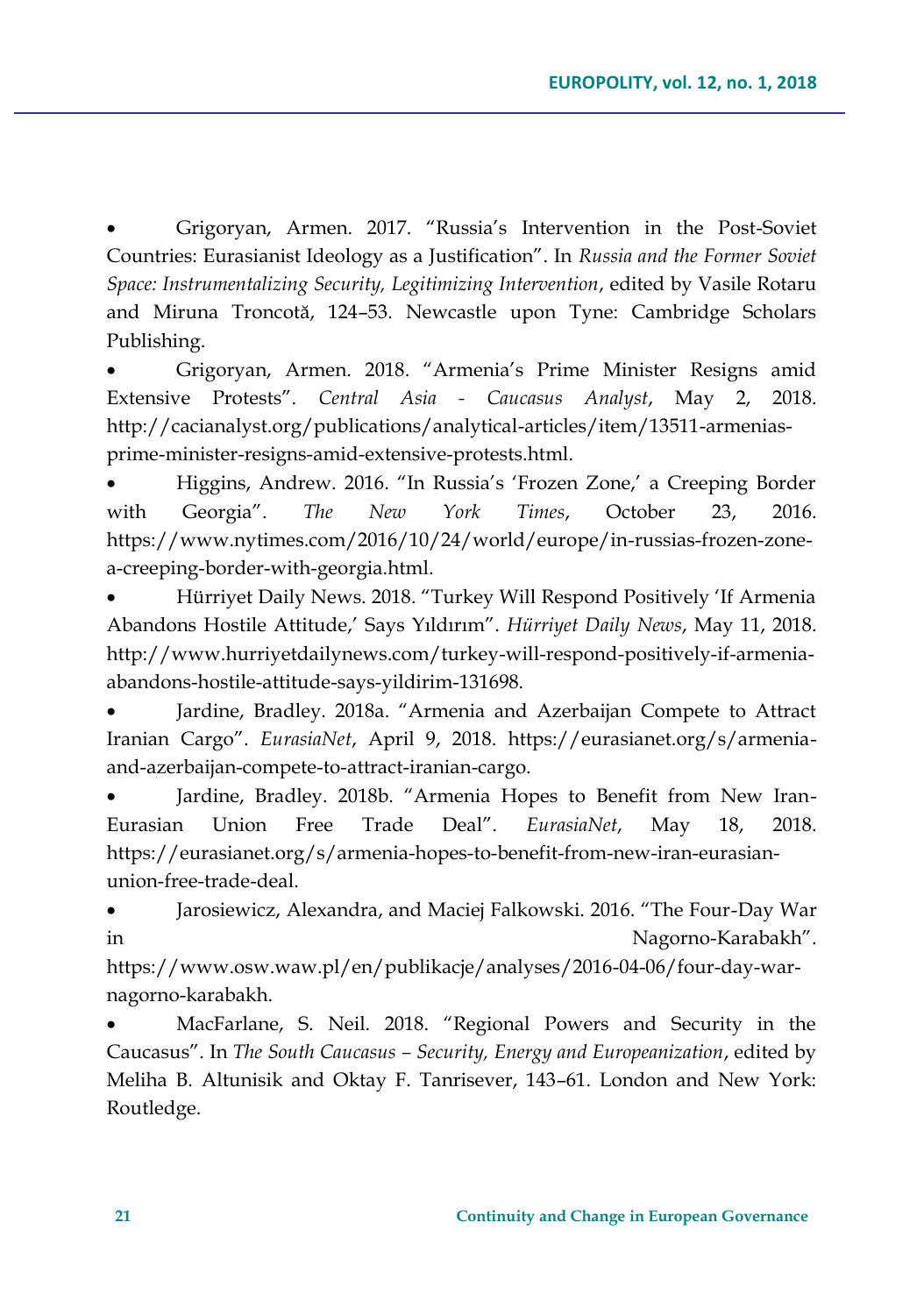Menabde, Giorgi. 2018a. "Georgian Special Services Publicize Russia's Attempts to Subvert Country from Within". *Eurasia Daily Monitor*, Vol. 15 issue 55, April 11, 2018. https://jamestown.org/program/georgian-special-servicespublicize-russias-attempts-to-subvert-country-from-within/.

 Menabde, Giorgi. 2018b. "Abkhazia and South Ossetia Reject Georgia's Peace Plan". *Eurasia Daily Monitor*, Vol. 15 issue 59, April 18, 2018. https://jamestown.org/program/abkhazia-and-south-ossetia-reject-georgiaspeace-plan/.

 Nikolsky, Andrei, and Nina Ilyina. 2016. "Обострение конфликта в Нагорном Карабахе застало Москву врасплох". *Vedomosti*, April 3, 2016. https://www.vedomosti.ru/politics/articles/2016/04/04/636255-nagornomkarabahe.

 Rahimov, Rahim. 2018. "Azerbaijan, Iran Reach Breakthrough on Disputed Fields in the Caspian Sea". *Eurasia Daily Monitor*, Vol. 15 issue 52, April 5, 2018. https://jamestown.org/program/azerbaijan-iran-reach-breakthroughon-disputed-fields-in-the-caspian-sea/.

 [RIA Novosti.](http://ria.ru/world/20160409/1406122604.html) 2016. "Медведев рассказал о возможном факторе сдерживания в Карабахе". Accessed May 11, 2018. https://ria.ru/world/20160409/1406122604.html.

 Rukhadze, Vasili. 2018. "Georgian Government Insists on Direct Talk With Moscow-Backed Separatists". *Eurasia Daily Monitor*, Vol. 15 issue 45, March 26, 2018. https://jamestown.org/program/georgian-government-insists-directtalk-moscow-backed-separatists/.

 Scrinic, Andrei. 2014. "The Eastern Partnership as Part of the EU Foreign Policy: A Review of Theoretical Approaches". In *EURINT 2014. European Union in Times of Crisis. Perspectives and Solutions*, edited by Gabriela Carmen Pascariu, Ramona Țigănașu and Cristian Încalțărău, 219–30. Iași: Alexandru Ioan Cuza University.

 Shahbazov, Fuad. 2018. "Baku Pushes New Azerbaijan-Iran-Turkey-Georgia Grouping to Enhance Intra-Regional Cooperation". *Eurasia Daily Monitor*, Vol. 15 issue 46, March 27, 2018. https://jamestown.org/program/baku-pushes-new-azerbaijan-iran-turkeygeorgia-grouping-enhance-intra-regional-cooperation/.